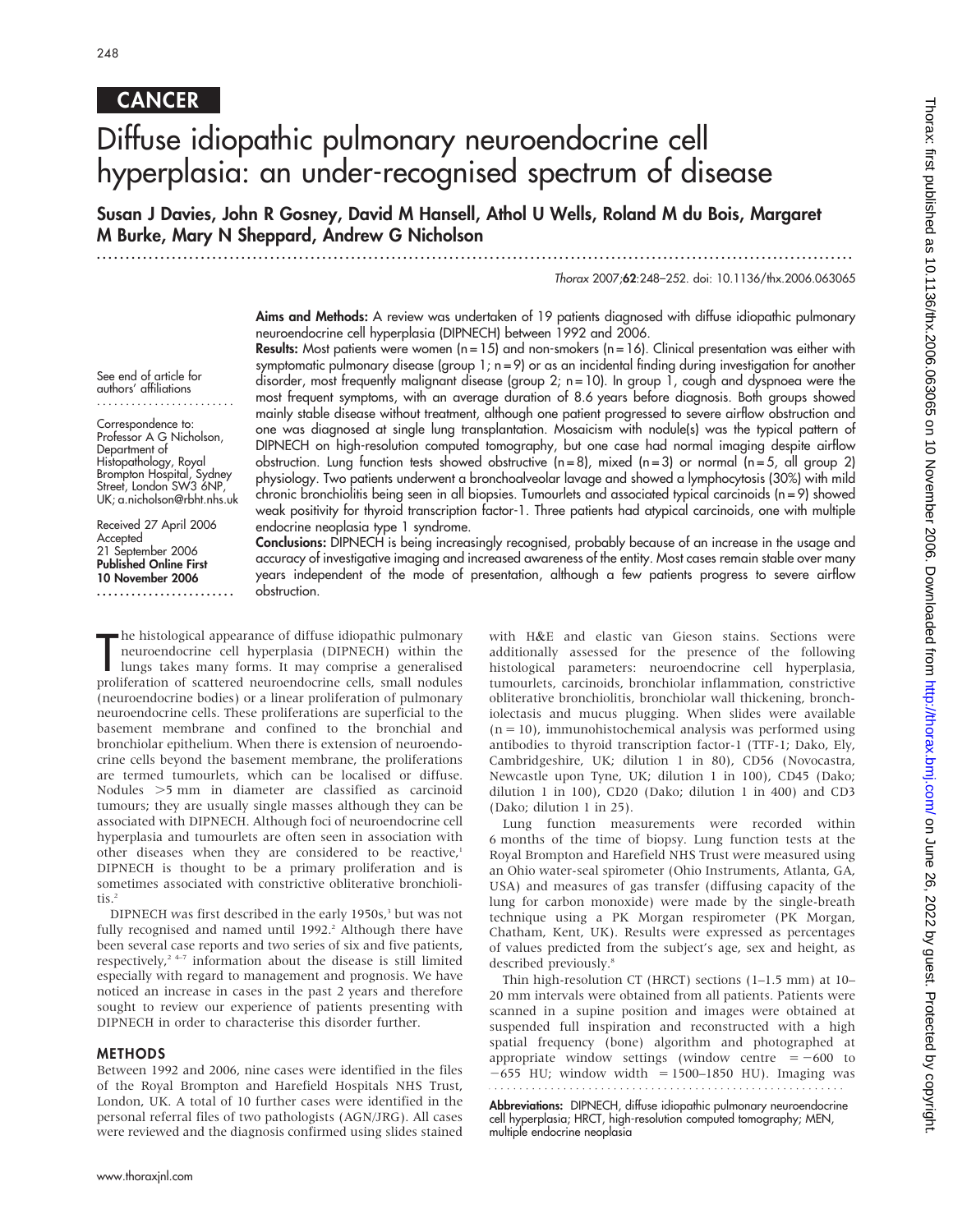| <b>Clinical features</b>                                     | Group $1(n=9)$<br>(Symptomatic) | Group $2(n = 10)$<br>(Asymptomatic) | Overall $(n = 19)$ |
|--------------------------------------------------------------|---------------------------------|-------------------------------------|--------------------|
| Male : female $(n = 19)$                                     | 2:7                             | 2:8                                 | 4:15               |
| Smoking history ( $n = 17$ )<br>(never: ex-smoker : current) | 5:2:1                           | 7:2:0                               | 12:4:1             |
| Mean age at onset (years)                                    | 49.1 (31-67)                    | <b>NA</b>                           |                    |
| Presenting complaints:                                       |                                 |                                     |                    |
| Cough                                                        | 4/9                             | 0/10                                | 4/19               |
| Increasing dyspnoea                                          | 6/9                             | 0/10                                | 6/19               |
| Pleuritic chest pain                                         | 2/9                             | 0/10                                | 2/19               |
| Haemoptysis                                                  | 1/9                             | $1/10*$                             | 2/19               |
| Asymptomatic                                                 | 0/9                             | $9/10*$                             | $9/19*$            |
| Previous malignancy                                          | 0/9                             | 8/10                                | 8/19               |
| History of asthma                                            | 3/9                             | 2/10                                | 5/19               |
| Lung function $(n = 16)$                                     | 5:3:0                           | 3:0:5                               | 8:3:5              |
| obstructive : mixed : normal)                                |                                 |                                     |                    |
| Mean duration of illness before                              | 8.6                             | <b>NA</b>                           | 8.6                |
| diagnosis (years)                                            |                                 |                                     |                    |
| Bronchoalveolar lavage                                       | Lymphocytosis 2/2               |                                     | Lymphocytosis 2/2  |
| Treatment <sup>+</sup>                                       |                                 |                                     |                    |
| Steroids                                                     | 2/6                             | 0/8                                 | 2/14               |
| Watch and wait                                               | 3/6                             | 4/8                                 | 7/14               |
| Follow-up                                                    |                                 |                                     |                    |
| Clinically stable (alive                                     | $5/7$ (range $1-12$ years,      | $6/7$ (range 0.2-2.2 years, 11/14   |                    |
| with disease)                                                | mean 5.8 years)                 | mean 1.0 year)                      |                    |
| Clinical deterioration                                       | 1/7                             | 0/7                                 | 1/14               |
| Died of DIPNECH                                              | $1/7$ $\pm$                     | 0/7                                 | 0/14               |
| Died of other disease                                        | 0/7                             | $1/7$ §                             | 1/14               |

Table 1 Clinical features of patients with diffuse idiopathic pulmonary neuroendocrine cell

 $n =$  number of patients for whom data were available

\*Symptoms felt due to other disease rather than DIPNECH.

-Does not include immunosuppression after transplantation (n = 1, group1), chemotherapy for carcinoma (n = 2, group

2) and chemotherapy for metastatic atypical carcinoid (n = 1, group 2). `One patient died of chronic rejection after transplantation.

8One patient died of carcinoma of the large bowel at 5 years.

reviewed by one radiologist with an interest in thoracic disease (DMH) and was assessed for the following features: groundglass attenuation, nodules, mosaic attenuation pattern, bronchiectasis, bronchial wall thickening and other parenchymal disease. Clinical data were obtained from the clinical case notes and referral letters to pathologists. The study was approved by the Brompton, Harefield and NHLI ethics committee.

## RESULTS

#### Clinical data

There were 15 women and 4 men. Smoking history was available on 17 patients, 12 of whom were never-smokers, 4 were ex-smokers and 1 was a current smoker. Age at diagnosis ranged from 46–78 (mean 57.5) years Analysis of other clinical data was undertaken through division into two groups (table 1), those who presented with respiratory symptoms ascribable to DIPNECH (group 1) and those in whom DIPNECH was picked up incidentally during clinical investigations for other diseases (group 2). In group 1 ( $n = 9$ ), age at presentation with symptoms ranged from 31 to 67 (mean 49.1) years. In all, seven patients were women and five were non-smokers. Two patients were ex-smokers, one was a current smoker and the smoking history was not known in one patient. Presentation was typically with non-productive cough  $(n = 4)$  and/or dyspnoea  $(n = 6)$ ; these symptoms were present for 4–16 (mean 8.6) years before correct diagnosis. Two patients had chest pain and one patient had haemoptysis. Three patients had been diagnosed with asthma. In one of these patients an acute exacerbation prompted a chest radiograph that showed a coin lesion in the right middle lobe, interpreted clinically as a tumour (table 1).

In group 2 ( $n = 10$ ), nine were asymptomatic. One patient had haemoptysis that on review was thought to be due to

coexistent metastatic carcinoma of the large bowel. Eight patients were women and seven were never smokers. Two were ex-smokers and the smoking history was not known in one patient. Age at diagnosis ranged from 58 to 78 (mean 65.0) years. Eight patients had undergone resection for one or more malignancies; one was being investigated after a fall and one after a collapse (table 1).

In group 1, seven patients had chest imaging for review and six of these underwent high-resolution computed tomography (HRCT scanning; table 2). Four HRCT scans showed a mosaic attenuation pattern, reflecting small airways disease, two with multiple associated nodules (fig 1), one with a single nodule and one with additional atelectasis. Two patients had bronchial wall thickening and two cases showed cylindrical bronchiectasis. One patient had a normal HRCT scan despite moderate airflow obstruction on lung function tests. One patient had multiple nodules only and one patient had a single nodule on the chest radiograph (HRCT was not performed). Nodules ranged from 2 to 20 mm in diameter.

In group 2, eight patients had imaging available for review and seven of these had HRCT scans (table 2). Five of these were under surveillance because of a previous malignancy (carcinoma of large bowel  $(n = 2)$ , carcinoma of breast and angiosarcoma of chest wall  $(n = 1)$ , liposarcoma  $(n = 1)$ , gastrinoma in association with multiple endocrine neoplasia (MEN) type 1 syndrome  $(n = 1)$ ). All showed multiple nodules ranging from 3 to 15 mm in diameter. In two other patients, who were investigated after a fall and a collapse, chest radiographs both showed single nodules that were subsequently confirmed on HRCT scans, the nodules measuring 10 mm and 25 mm, respectively. One patient with multiple nodules also showed mosaicism and airway dilatation. One patient, who was being followed up for evidence of metastatic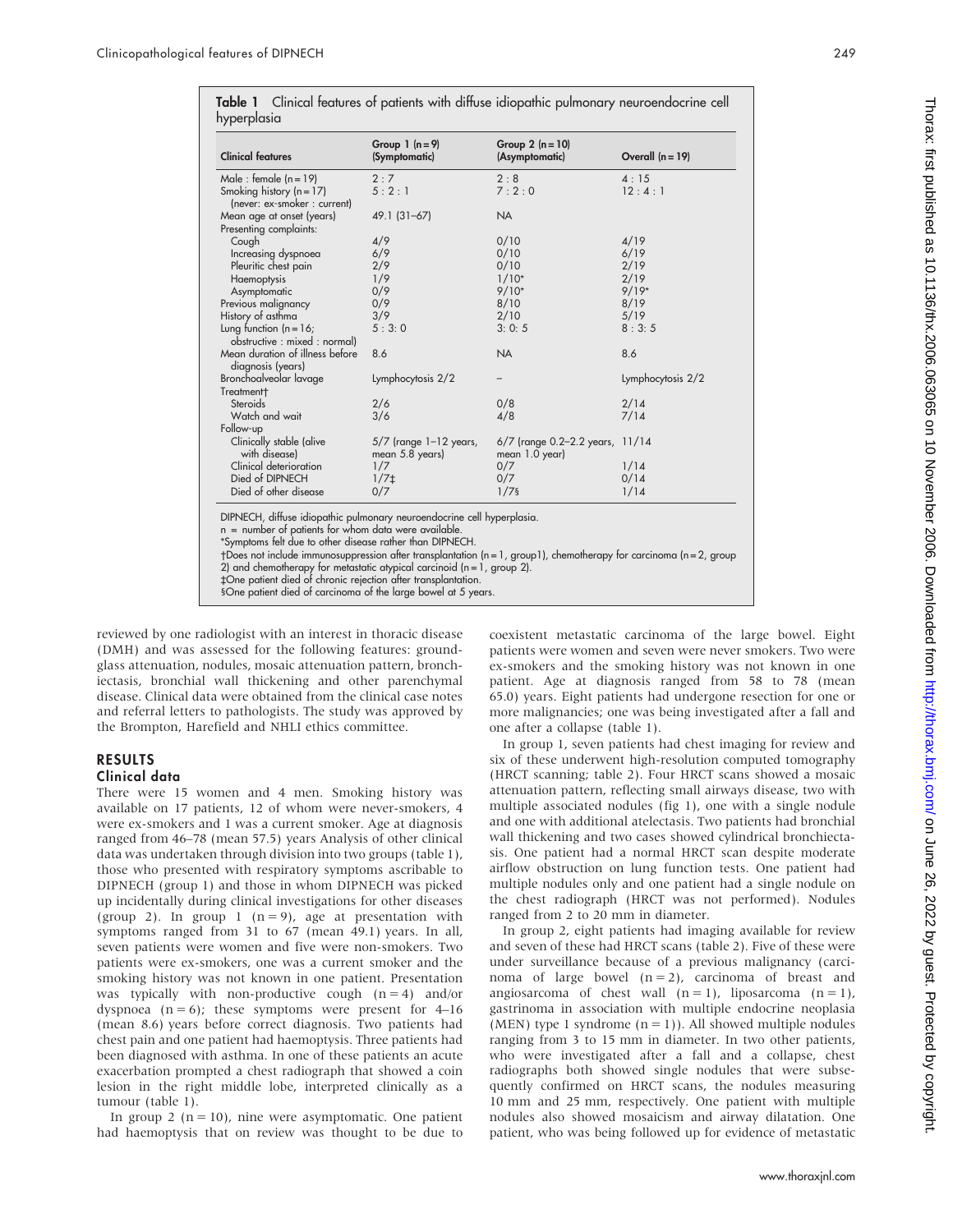**Figure 1** A high-resolution computed tomography scan through the lower lobes shows mosaicism and nodules, a combination of features suggestive of diffuse idiopathic neuroendocrine cell hyperplasia.

disease with a history of previous carcinomas of kidney and breast, had a chest radiograph that showed only multiple nodules. None of the patients in group 2 had bronchial wall thickening. In one patient, follow-up HRCT scans showed new nodules that, due to the rate of growth, were thought to be metastatic carcinoma of the large bowel (the patient died 5 years after presentation).

Lung functions tests (table 1) for group 1 ( $n = 8$ ) showed moderate to severe airflow obstruction in five patients and a mixed obstructive/restrictive pattern in three patients. In group 2 ( $n = 8$ ), five patients had normal lung function whereas three patients had mild to moderate airflow obstruction. Two patients from group 1 underwent bronchoalveolar lavage as part of their investigation. Both showed a lymphocytosis (31% and 30%) at presentation, with one patient showing a reduction to 19% after inhaled steroid therapy.

#### Histopathology

All cases showed both neuroendocrine cell hyperplasia and tumourlets to varying degrees involving primarily terminal bronchioles, but also affecting respiratory bronchioles (fig 2). Both were accompanied by varying degrees of fibrosis, more so in relation to tumourlets, and in 13 cases there was constrictive obliterative bronchiolitis (fig 3). The extent of constrictive obliterative bronchiolitis varied from very occasional bronchioles to florid obstruction in the case that eventually required single lung transplantation. Five cases showed focal bronchiolectasis, nine showed mucus plugging (fig 3) and 13 showed thickening of the airway wall itself, features interpreted as secondary to the obstruction of small airways. All cases had a chronic inflammatory cell infiltrate comprising mainly T cells. Inflammation was mild in intensity in all cases. Occasional foci of follicular hyperplasia were seen in two cases. In the 10 cases where tissue was available for immunohistochemical analysis, CD56 highlighted a greater degree of neuroendocrine cell hyperplasia than was appreciated on H&E-stained slides and all cases showed weak positive nuclear staining for TTF-1. Nine cases had typical carcinoids (group 1,  $n = 4$  and group 2,  $n = 5$ ) in association with DIPNECH, all but two showing at least partial spindle cell morphology. One patient with MEN type 1 syndrome had multiple typical carcinoids and one atypical carcinoid, as defined by World Health Organization criteria.9 Two other patients had solitary atypical carcinoids, one with metastasis to mediastinal lymph nodes (table 3).

Table 2 Imaging data on high-resolution computed tomography

| <b>CT</b> findings                                                   |     | Group 1* Group 2t | Total |  |
|----------------------------------------------------------------------|-----|-------------------|-------|--|
| Presence of nodules                                                  | 4/6 | 7/7               | 10/13 |  |
| Airway dilatation                                                    | 2/6 | 1/7               | 3/13  |  |
| Bronchial wall thickening                                            | 2/6 | 0/7               | 2/13  |  |
| Air trapping $\pm$ mosaicism                                         | 4/6 | 1/7               | 5/13  |  |
| Atelectasis                                                          | 1/6 | 0/7               | 1/13  |  |
| Normal                                                               | 1/6 | 0/7               | 1/13  |  |
| *One other patient had a chest radioaraph only which showed a single |     |                   |       |  |

\*One other patient had a chest radiograph only, which showed a single nodule.

-One other patient had a chest radiograph only, which showed multiple nodules.

#### Management and follow-up

In group 1, treatment decisions were available for seven patients. One patient treated with inhaled steroids showed deterioration over a period of 4 years, with lung function falling from normal range to a forced expiratory volume in 1 second of 59.8% predicted and forced vital capacity of 67.5% predicted. Bronchioalveolar lymphocytosis over this period fell from 31% to 19%. One patient was treated with oral prednisolone and has remained stable for 6 years. One patient died of chronic rejection 5 years after single lung transplantation. Four patients were managed by observation only, with no active treatment, and had stable disease over 1–12 years other than a gradual increase in nodule size in one patient. The overall survival was 83% at 5 years.

In group 2, four patients were managed by observation only and all were alive with stable disease at 6 months–1 year (average 9 months). Two patients are undergoing chemotherapy for carcinoma of the large bowel, one patient is currently undergoing chemotherapy for metastatic atypical carcinoid and one patient died of metastatic carcinoma of the large bowel at 5 years follow-up. One patient is current and has no follow-up.

#### **DISCUSSION**

The first clinical series of six cases describing DIPNECH was published by Aguayo et al in 1992.<sup>2</sup> These patients were mainly women, had obstructive ( $n = 5$ ) or mixed obstructive/restrictive  $(n = 1)$  lung function, showed no clinical association with smoking and showed neuroendocrine cell hyperplasia associated with constrictive obliterative bronchiolitis on histological examination. Follow-up showed that one patient died of progressive disease whereas the remainder had stable disease. Smaller more recent series and case reports have documented similar findings.<sup>4-7</sup> Our data are therefore similar to those published, but in addition we show that DIPNECH may not be as rare as thought previously and also add new insights into the presentation, clinical behaviour and histological features of this entity.

There seem to be two different modes of clinical presentation for DIPNECH. The first is with symptomatic disease, typically non-productive cough and dyspnoea, which is not necessarily progressive, and an obstructive lung function profile. If an HRCT is undertaken, evidence of small airways obstruction in the form of mosaicism may be seen and the coexistence of multiple pulmonary nodules is a pointer towards the diagnosis of DIPNECH. These observations are similar to those in the one published HRCT series on patients with DIPNECH.<sup>4</sup>

However, one patient had a normal HRCT scan despite moderate airflow obstruction, so the absence of HRCT findings does not negate the diagnosis. Indeed, the fact that symptoms were present for a mean of 8.6 years before diagnosis highlights the non-specific nature of clinical symptoms and reflects the presumption that patients have another indolent or reversible

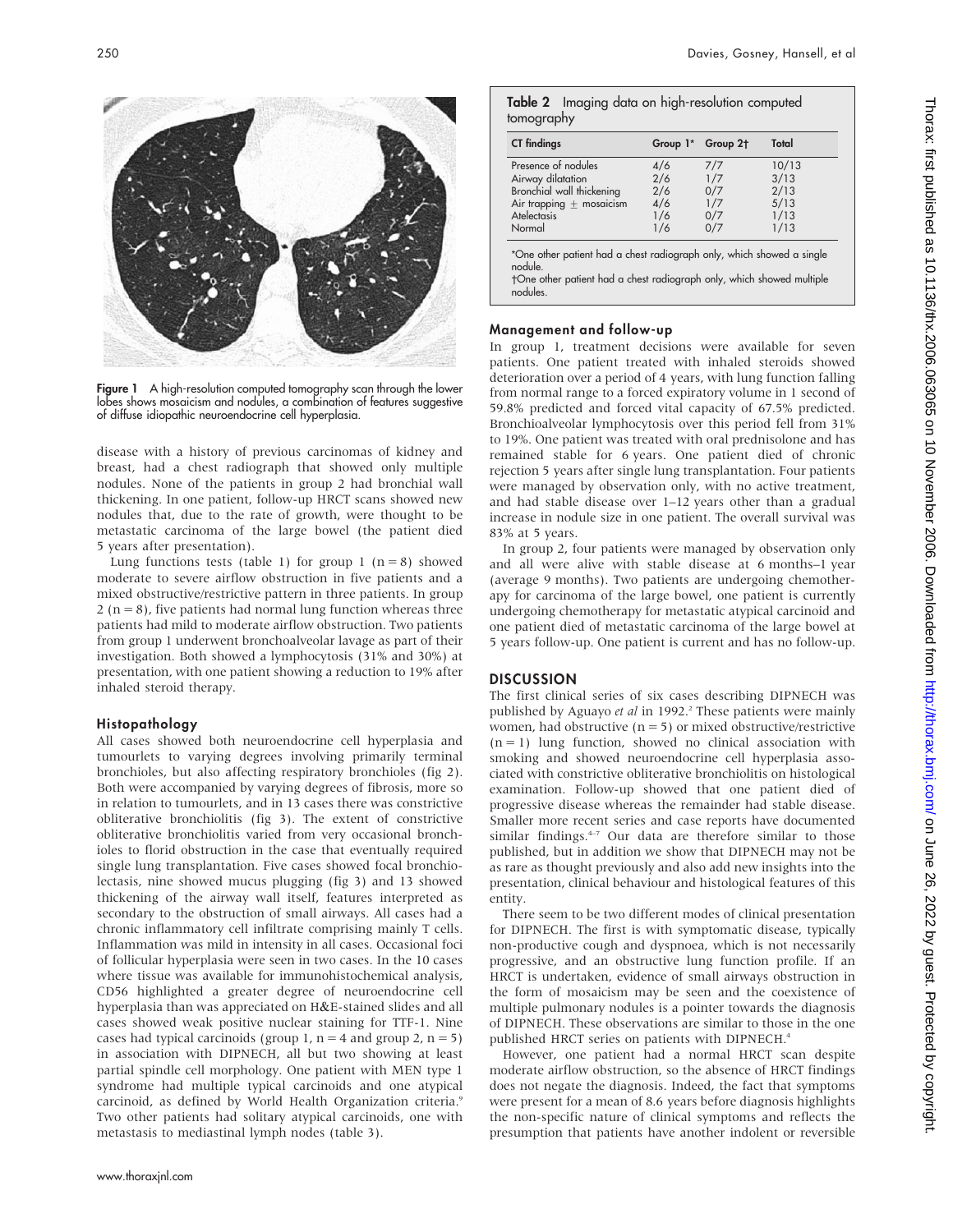

Figure 2 (A) Diffuse idiopathic neuroendocrine cell hyperplasia may comprise an intraepithelial aggregate of neuroendocrine cells, (B) highlighted by staining for the neuroendocrine marker CD56. (C) When neuroendocrine cells extend beyond the basement membrane, the foci are classified as tumourlets.

obstructive airways disease such as asthma (table 1), not necessarily requiring HRCT for diagnosis.

The second mode of presentation is through surgical referral, typically for resection of a pulmonary nodule or nodules that have been found incidentally on imaging performed for reasons unrelated to DIPNECH. Of those in group 2, it is notable that eight patients had a recent history of either carcinoma or sarcoma treated by resection, and nodules were identified either during surveillance for recurrence or during investigation for metastatic spread at the time of presentation. Interestingly, all but one of these cases presented after January 2004, which may reflect the increased usage of HRCT in relation to monitoring for pulmonary metastases. This greater intensity of investigation may be responsible for our increased diagnosis of DIPNECH, and suggests that background neuroendocrine cell hyperplasia is more common than was previously thought. Previous studies looking at the background lung of patients with resected carcinoids show frequent evidence of neuroendocrine cell hyperplasia,<sup>10 11</sup> and it may simply be that the increased use of investigative imaging and biopsy in patients suspected of having recurrent or metastatic malignancy has resulted in cases of DIPNECH coming to light which would otherwise have gone undetected. This is considered more likely than an increased risk of DIPNECH in association with malignancy at other sites.

Our data also show that DIPNECH is typically an indolent and non-progressive disorder, with 83% of patients with

symptoms being alive at 5 years. However there were two patients with progressive disease, one of whom underwent transplantation for obliterative bronchiolitis<sup>12</sup> and one who deteriorated over 4 years despite inhaled steroid therapy. The death of the patient 5 years after transplantation was considered to be due to obliterative bronchiolitis secondary to chronic rejection rather than recurrence of DIPNECH, although no autopsy was performed. However, more importantly, a ''wait and watch'' policy in four patients showed that the disease remained stable over many years. In the series by Aguayo et al,<sup>2</sup> two patients underwent cycles of chemotherapy with no effect and remained stable thereafter with no treatment. Follow-up without treatment may therefore be a reasonable first course of action. However, a trial of steroid therapy seems to be reasonable if pulmonary function indices deteriorate; this was based primarily on the presence of associated mild chronic bronchiolitis in all biopsies in this series. The reason why DIPNECH is associated with obliterative bronchiolitis is uncertain, but neuroendocrine cells are known to produce potentially fibrogenic cytokines such as bombesin<sup>13</sup> and the presence of associated inflammation may also be a contributory factor.

The cohort contains a patient with MEN type 1 syndrome, which is the first example to our knowledge of its association with DIPNECH, although there is one report of DIPNECH associated with acromegaly due to a pituitary adenoma, suggested as representing the extreme end of the spectrum of



Figure 3 (A and B) Constrictive obliterative bronchiolitis in a case of diffuse idiopathic neuroendocrine cell hyperplasia (B – elastic van Gieson staining). (C) Proximal bronchiole showing bronchiolectasis and mucus plugging.